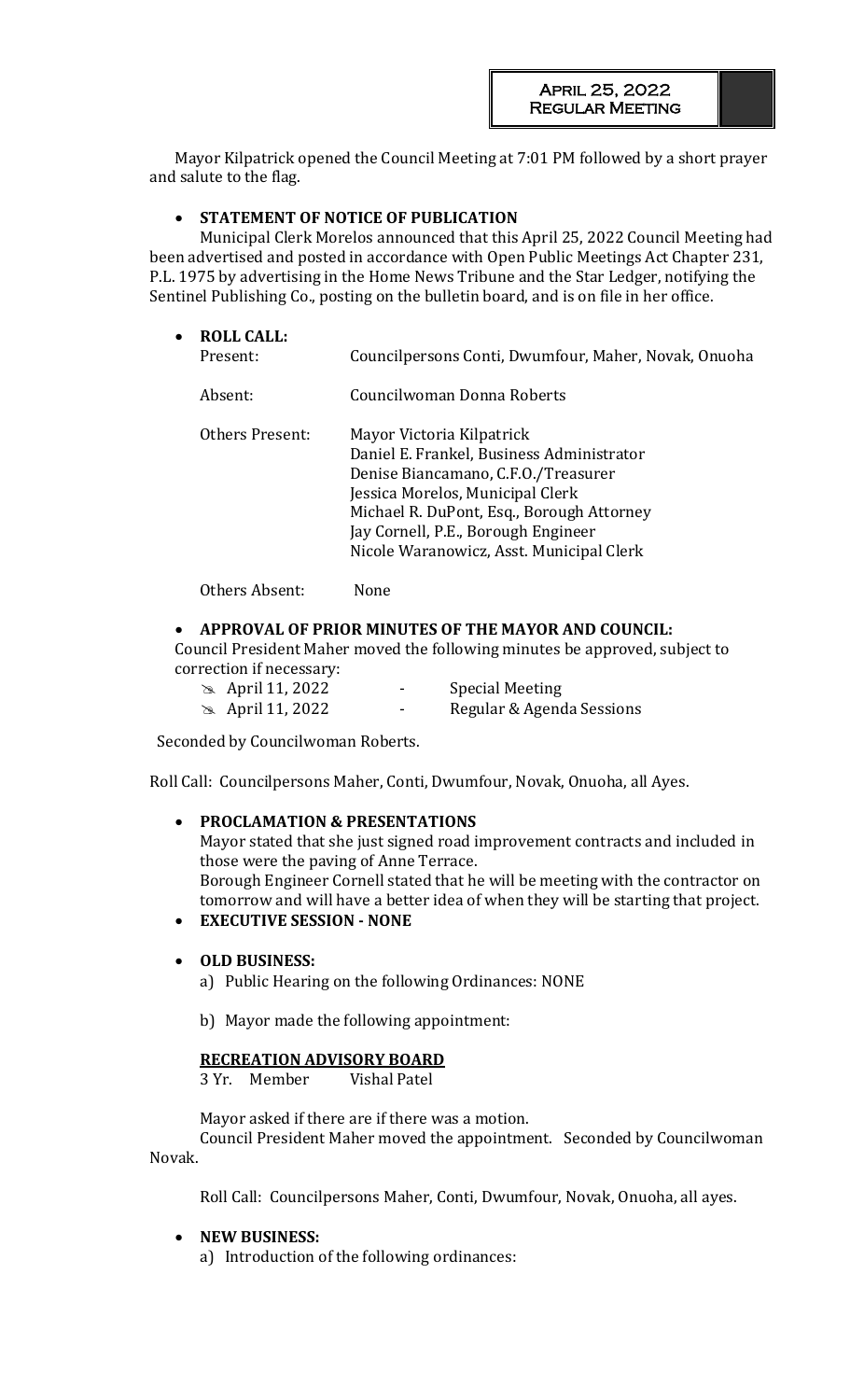### **ORDINANCE #12-22 AN ORDINANCE AMENDING CHAPTER II "ADMINISTRATION" OF THE REVISED GENERAL ORDINANCES OF THE BOROUGH OF SAYREVILLE TO ADD 2-32.7 "COMMUNITY GARDEN" (Sponsor– Co. Maher – Public Hearing 5-9-22)**

Council President Maher moved the Ordinance be approved on first reading, advertised according to law and a Public Hearing be scheduled for May 9, 2022. Motion was seconded by Councilwoman Novak.

Roll Call: Councilpersons Maher, Conti, Novak, Onuoha, all Ayes. Carried.

### **CONSENT AGENDA RESOLUTIONS**

Mayor Kilpatrick opened the meeting for any questions or comments on Consent Agenda Resolutions.

There were no appearances.

Council President Maher made a motion to close the Public Portion and adopt the Consent Agenda Resolutions. Seconded by Councilwoman Novak.

Roll Call: Councilpersons Maher, Conti, Dwumfour, Novak, Onuoha, all Ayes.

# **RESOLUTION #2022-92**

**WHEREAS,** all bills submitted to the Borough of Sayreville covering services, work, labor and material furnished the Borough of Sayreville have been duly audited by the appropriate committee;

**NOW, THEREFORE, BE IT AND IT IS HEREBY RESOLVED** that all bills properly verified according to law and properly audited by the appropriate committees be and the same are hereby ordered to be paid by the appropriate Borough officials.

/s/ Victoria Kilpatrick, Mayor

/s/ Vincent Conti, Councilman /s/ Mary J. Novak, Councilwoman

/s/ Eunice Dwumfour, Councilwoman /s/ Christian Onuoha, Councilman

/s/ Michele Maher, Councilwoman Absent

Donna Roberts, Councilwoman

Reviewed by the Borough Attorney and is approved as to form and the Resolution satisfies all of the legal requirements for the Mayor's signature.

# /s/ Michael R. DuPont, Borough Attorney

**Bill list of April 25, 2022 in the amount of \$7,091,987.37 in a separate Bill List File for 2022 (See Appendix Bill List 2022-A for this date).**

# **RESOLUTION #2022-93**

**WHEREAS,** the following applicant has applied for one trailer license to be used as a temporary construction trailer: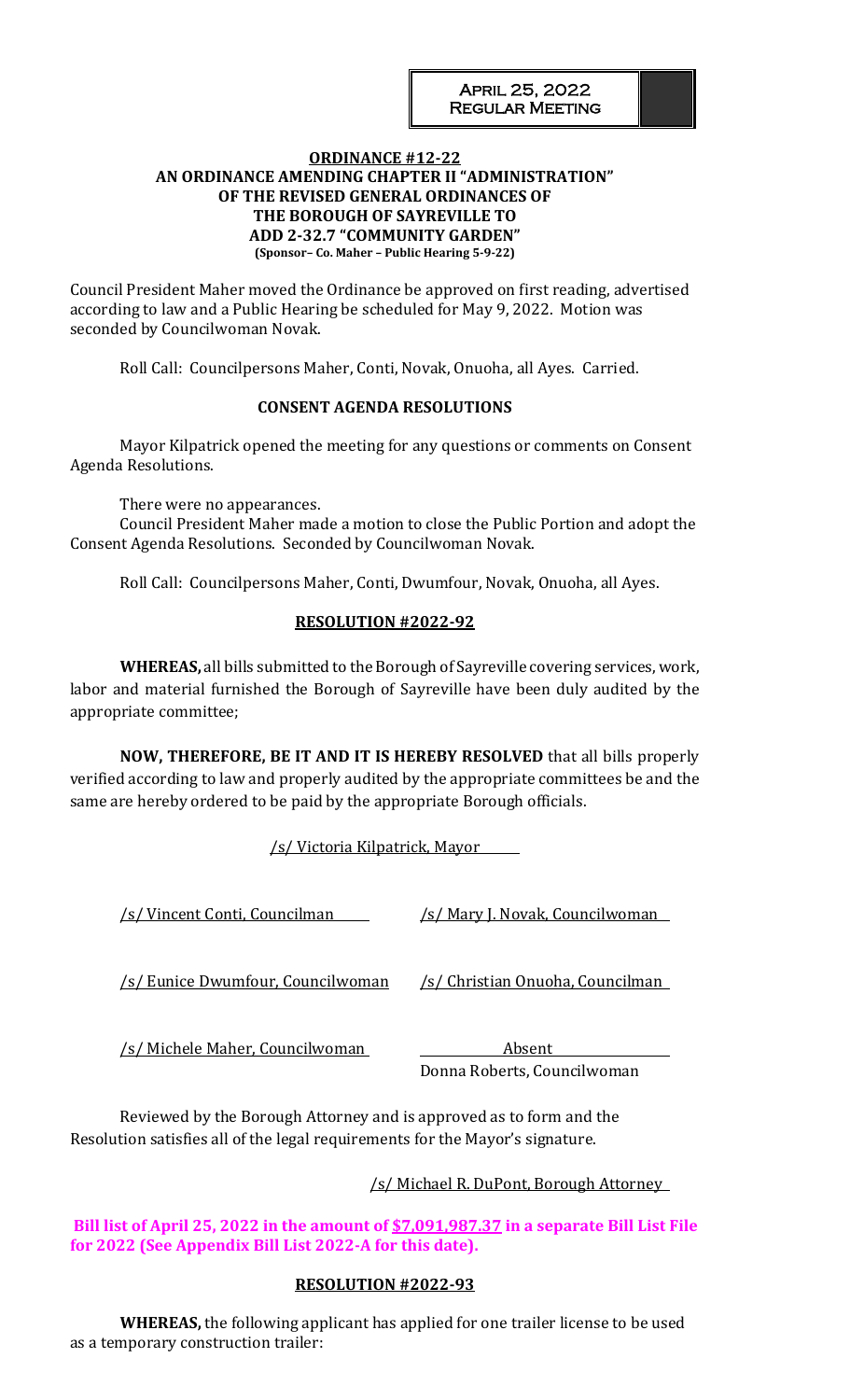**APPLICANT #OF TRAILERS LOCATION** DuPont HD Microsystems 1 Construction Office Block 37, Lot 1

Trailer 250 Cheesequake Road

**WHEREAS,** said application has been referred to the proper department for investigation and review; and

**WHEREAS,** a favorable report has been received from the Zoning Officer covering the location of a said trailers;

**NOW, THEREFORE, BE IT RESOLVED** that the Mayor and Council do hereby approve the above-captioned application for permission to locate three trailers for temporary storage use on the above-captioned property.

> /s/ Christian Onuoha, Councilman (Planning & Zoning Committee)

Reviewed by the Borough Attorney and is approved as to form and the Resolution satisfies all of the legal requirements for the Mayor's signature.

/s/ Michael R. DuPont, Borough Attorney

**ATTEST: BOROUGH OF SAYREVILLE**

/s/ Jessica Morelos, RMC /s/ Victoria Kilpatrick Municipal Clerk Mayor

# **RESOLUTION #2022-94**

**BE IT RESOLVED** that the following person is hereby appointed to the following title and department as per NJ Civil Service Commission Procedures:

| <b>NAME OF APPOINTEE:</b> | Denise Biancamano                               |
|---------------------------|-------------------------------------------------|
| <b>POSITION:</b>          | Municipal Treasurer/<br>Chief Financial Officer |
| DEPARTMENT:               | Department of Finance                           |
| <b>EFFECTIVE:</b>         | May 1, 2022                                     |

**BE IT FURTHER RESOLVED** that the compensation to be paid such appointee shall be fixed and determined by the Salary Ordinance or appropriate resolution adopted thereunder fixing the compensation to be paid municipal employees and that this appointment be made subject to all the rules and regulations of the New Jersey Civil Service Commission.

> /s/ Mary J. Novak, Councilwoman (Admin & Finance Committee)

Reviewed by the Borough Attorney and is approved as to form and the Resolution satisfies all of the legal requirements for the Mayor's signature.

/s/ Michael R. DuPont, Borough Attorney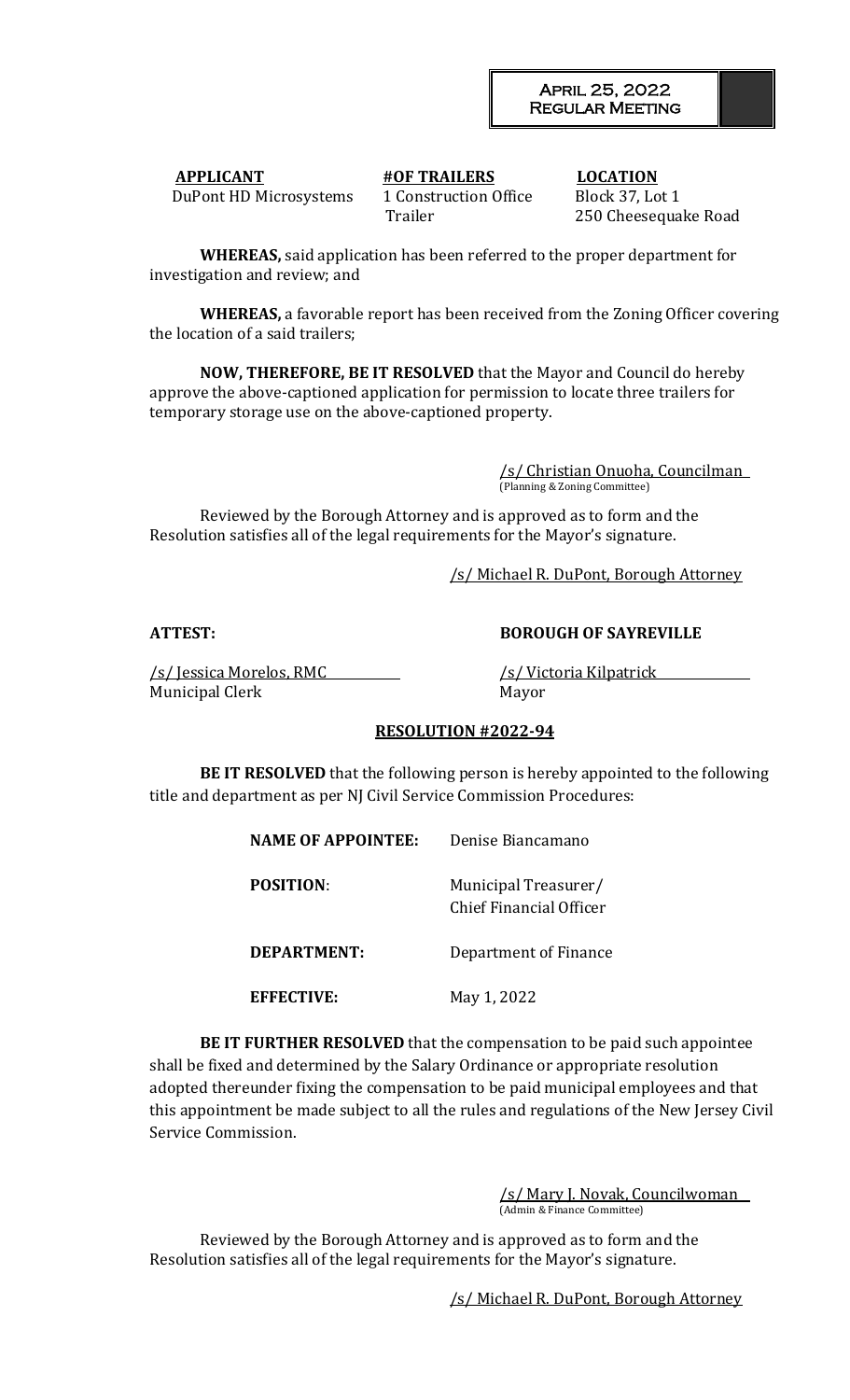April 25, 2022 Regular Meeting

### **ATTEST: BOROUGH OF SAYREVILLE**

Municipal Clerk Mayor

/s/ Jessica Morelos, RMC /s/ Victoria Kilpatrick

## **RESOLUTION #2022-95**

**BE IT RESOLVED** that the proper borough officials are hereby authorized to sign a Collective Bargaining Agreement with the following:

• Sayreville P.B.A. Local #98 – Captains; and

**BE IT FURTHER RESOLVED** that the said contract shall be for a five (5) year period commencing January 1, 2021 to December 31, 2025 and that said Agreements shall be in accordance with the terms and Conditions of the "Memorandum of Agreement" dated November 8, 2021.

> /s/ Eunice Dwumfour, Councilwoman (Public Safety Committee)

Reviewed by the Borough Attorney and is approved as to form and the Resolution satisfies all of the legal requirements for the Mayor's signature.

/s/ Michael R. DuPont, Borough Attorney

**ATTEST: BOROUGH OF SAYREVILLE**

/s/ Jessica Morelos, RMC /s/ Victoria Kilpatrick Municipal Clerk Mayor

### **RESOLUTION #2022-96**

## **A RESOLUTION OF THE BOROUGH OF SAYREVILLE IN THE COUNTY OF MIDDLESEX, STATE OF NEW JERSEY, MEMORALIZING THE DECISION OF THE SAYREVILLE MAYOR & BOROUGH COUNCIL TO AFFIRM THE RENT LEVELING BOARD RESOLUTION**

**WHEREAS,** on February 8, 2022 the Rent Leveling Board of the Borough of Sayreville adopted a Resolution to provide a maximum allowable limit on rental increases not to exceed three (3%) percent effective from April 1, 2022 through March 31, 2023; and

**WHEREAS,** Crestview of Sayreville d/b/a Crestview Apartments; through its attorney, disputed the Resolution adopted by the Rent Leveling Board and requested approval of a maximum allowable rental increase to five (5%) percent for the Applicable Period consistent with the Rent Control Ordinance; and

**WHEREAS,** the Rent Leveling Board, after reviewing the correspondence received from Crestview of Sayreville, remained steadfast in its position that the maximum allowable increase is to remain at three (3%) percent pursuant to the Board's February 8th Resolution; and

**WHEREAS,** on March 14, 2022 Crestview of Sayreville, through its attorney, appealed the decision of the Rent Leveling Board; and

**WHEREAS,** on April 11, 2022, the Mayor and Council during its regular meeting, denied said appeal and upheld the decision of the Rent Leveling Board. The decision of the Mayor and Counsel was based on the submissions of both parties and arguments presented by the Rent Leveling Board counsel; and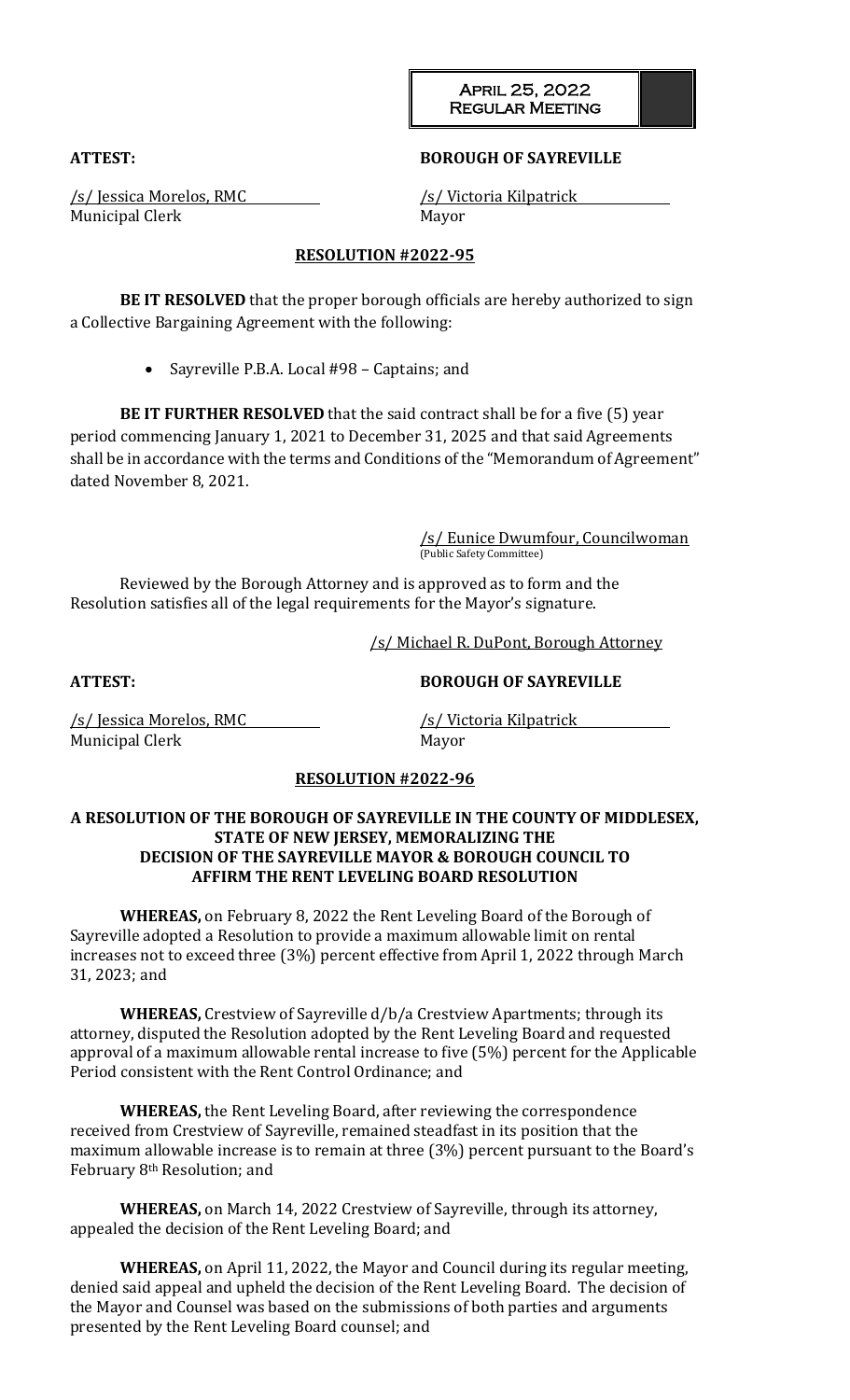April 25, 2022 Regular Meeting

**THEREFORE, BE IT AND IT IS HEREBY RESOLVED,** that the appeal of Crestview of Sayreville is hereby denied and the February 8, 2022 Resolution of the Rent Leveling Board is upheld.

> /s/ Vincent Conti, Councilman (Public Works Committee)

Reviewed by the Borough Attorney and is approved as to form and the Resolution satisfies all of the legal requirements for the Mayor's signature.

/s/ Michael R. DuPont, Borough Attorney

### **ATTEST: BOROUGH OF SAYREVILLE**

/s/ Jessica Morelos, RMC /s/ Victoria Kilpatrick Municipal Clerk Mayor

### **RESOLUTION #2022-97**

#### **GOVERNING BODY CERTIFICATION OF COMPLIANCE WITH THE UNITED STATES EQUAL EMPLOYMENT OPPORTUNITY COMMISSION'S "ENFORCEMENT GUIDANCE ON THE CONSIDERATION OF ARREST AND CONVICTION RECORDS IN EMPLOYMENT DECISIONS UNDER TITLE VII OF THE CIVIL RIGHTS ACT OF 1964"**

**WHEREAS,** N.J.S.A. 40A:4-5 as amended by P.L. 2017, c.183 requires that the governing body of each municipality and county to certify that their local unit's hiring practices comply with the United States Equal Employment Opportunity Commission's "Enforcement Guidance on the Consideration of Arrest and Conviction Records in Employment Decisions Under Title VII of the Civil Rights Act of 1964," as amended, 42 U.S.C. § 2000 et seq., (April 25, 2012) before submitting its approved annual budget to the Division of Local Government Services in the New Jersey Department of Community Affairs; and

**WHEREAS,** the members of the governing body have familiarized themselves with the contents of the above-referenced enforcement guidance and with their local unit's hiring practices as they pertain to the consideration of an individual's criminal history, as evidenced by the group affidavit form of the governing body attached hereto.

**NOW, THEREFORE BE IT RESOLVED,** that the Borough Council of the Borough of Sayreville, hereby states that it has complied with N.J.S.A. 40A:4-5, as amended by P.L. 2017, c.183, by certifying that the local unit's hiring practices comply with the abovereferenced enforcement guidance and hereby directs the Clerk to cause to be maintained and available for inspection a certified copy of this resolution and the required affidavit to show evidence of said compliance.

> /s/ Mary J. Novak, Councilwoman (Admin & Finance Committee)

Reviewed by the Borough Attorney and is approved as to form and the Resolution satisfies all of the legal requirements for the Mayor's signature.

/s/ Michael R. DuPont, Borough Attorney

/s/ Jessica Morelos, RMC /s/ Victoria Kilpatrick Municipal Clerk Mayor

### **ATTEST: BOROUGH OF SAYREVILLE**

### **RESOLUTION #2022-98**

**WHEREAS,** the Governor's Council on Alcoholism and Drug Abuse (GCADA) established the Municipal Alliances for the Prevention of Alcoholism and Drug Abuse in 1989 to educate and engage residents, local government and law enforcement officials,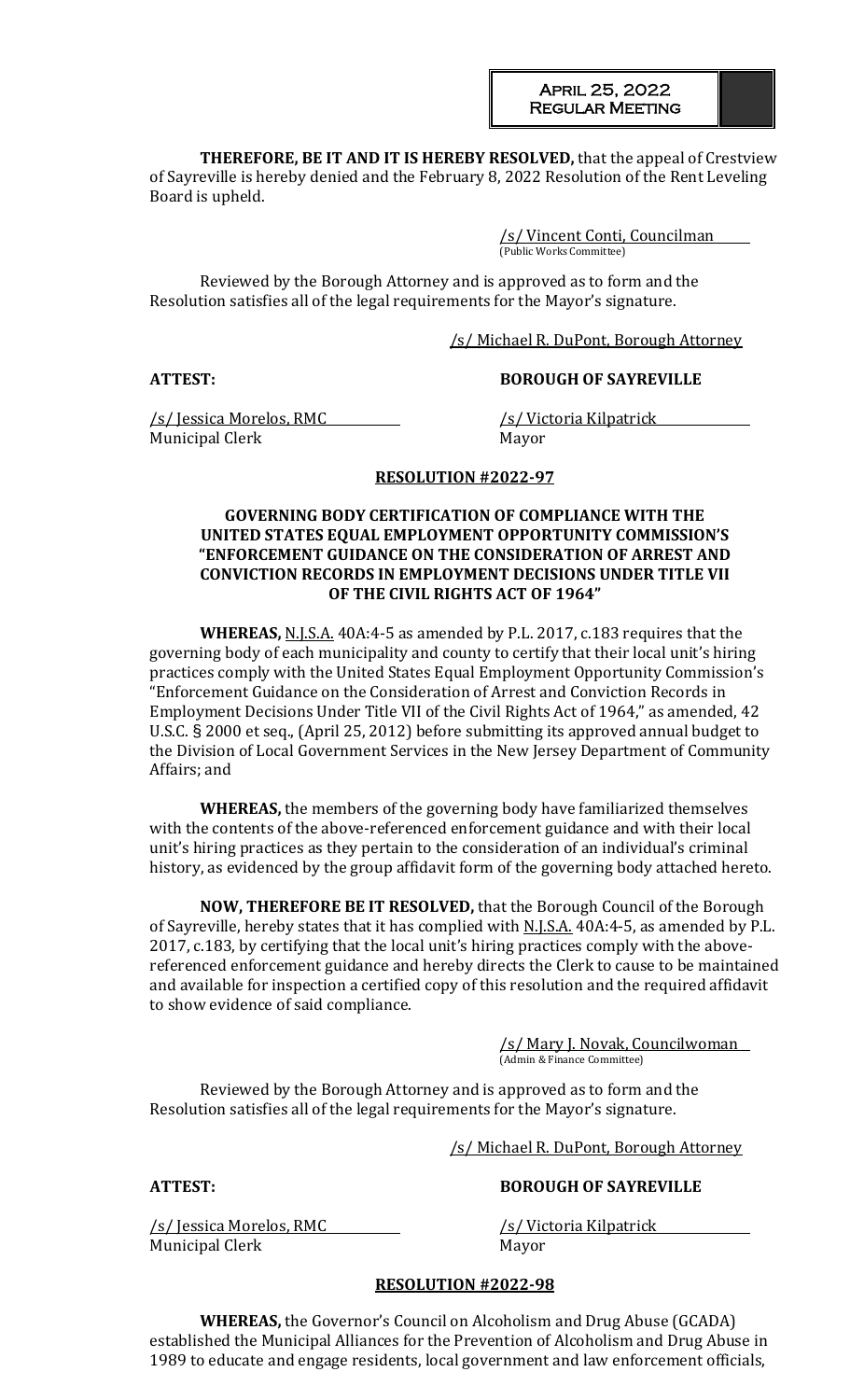schools, nonprofit organizations, the faith community, parents, youth and other allies in efforts to prevent alcoholism and drug abuse in communities throughout New Jersey. In coordination with GCADA, the New Jersey Department of Human Services/Division on Mental Health and Addiction Services (DMHAS) has awarded a Youth Leadership Grant to the GCADA Municipal Alliance Program.

**WHEREAS,** The Borough Council of the Borough of Sayreville, County of Middlesex, State of New Jersey recognizes that the abuse of alcohol and drugs is a serious problem in our society amongst persons of all ages; and therefore has an established Municipal Alliance Committee; and,

**WHEREAS,** the Borough Council further recognizes that it is incumbent upon not only public officials but upon the entire community to take action to prevent such abuses in our community; and,

**WHEREAS,** the Borough Council has applied for DMHAS Youth Leadership funding through the Governor's Council on Alcoholism and Drug Abuse through the County of Middlesex;

**NOW, THEREFORE, BE IT RESOLVED** by the Borough of Sayreville, County of Middlesex, State of New Jersey hereby recognizes the following:

1. The Borough Council does hereby authorize submission of an application for DMHAS Grant funding for the Sayreville Municipal Alliance for Year One Grant Term 7/1/22 – 3/14/23 in the amount of:

DMHAS Grant Funding \$5,000.00

2. The Borough Council acknowledges the terms and conditions for administering the Municipal Alliance grant, including the administrative compliance and audit requirements.

 /s/ Eunice Dwumfour, Councilwoman (Public Safety Committee)

Reviewed by the Borough Attorney and is approved as to form and the Resolution satisfies all of the legal requirements for the Mayor's signature.

/s/ Michael R. DuPont, Borough Attorney

**ATTEST: BOROUGH OF SAYREVILLE**

Municipal Clerk Mayor

/s/ Jessica Morelos, RMC /s/ Victoria Kilpatrick

# • **BOROUGH ATTORNEY - Michael DuPont**

Mr. DuPont stated that there has been a Memorandum of Agreement prepared for the land swap with the Board of Education and will have more information for the next meeting.

# • **PUBLIC PORTION**

At this time Mayor Kilpatrick opened the meeting to the public for questions or comments on any and all matters.

Those commenting were:

- Barbara Kilcommons, 22 Schmitt Street Ms. Kilcommons commented on the five minutes for the public portion. She stated that there hasn't been any improvement of the audio of the council meetings on the tv.

Business Administrator Frankel stated that improvements have been made.